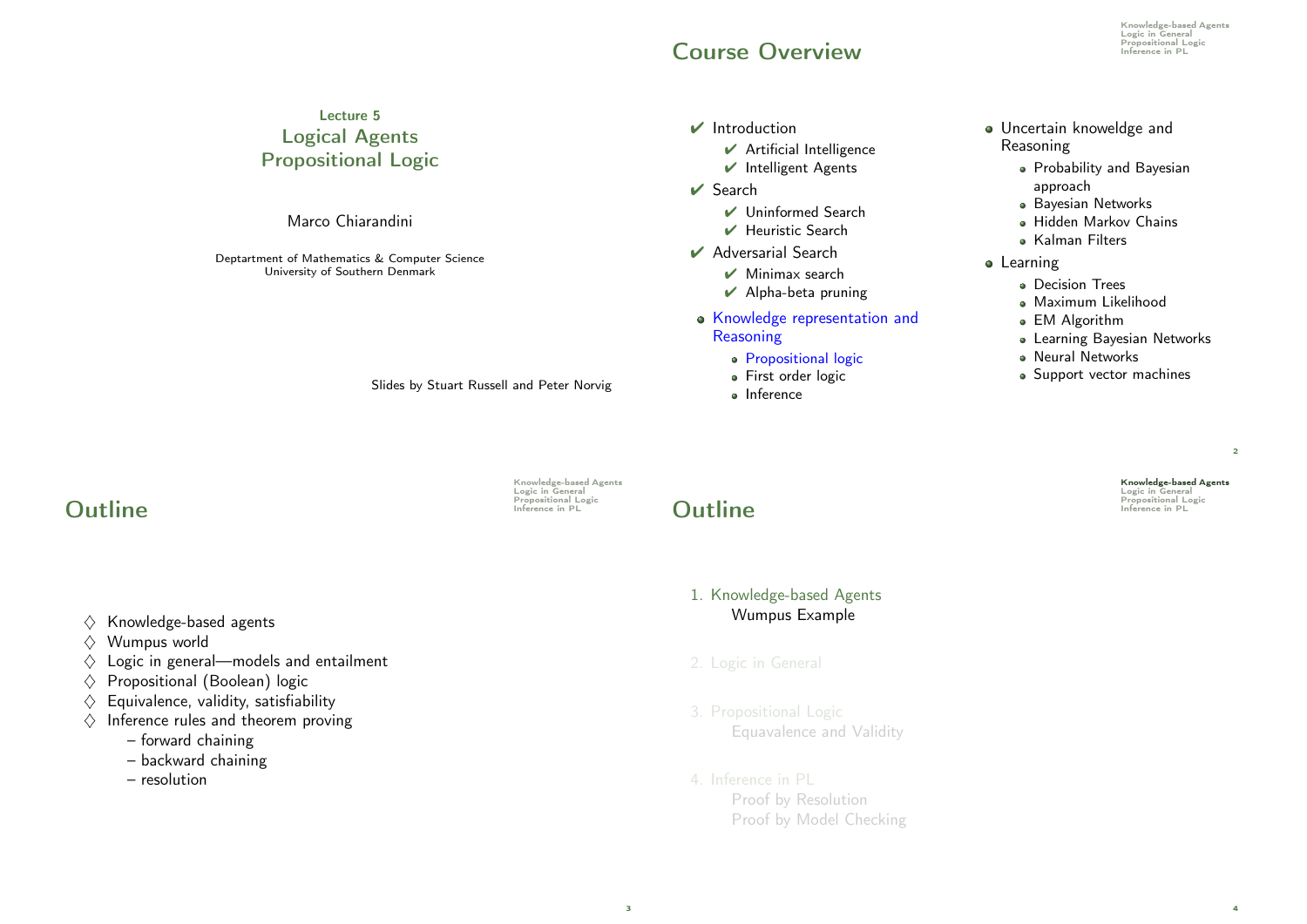### **Knowledge bases Expressitional Logic Concernse on PL**

Knowledge-based Agents Logic in General<br>Propositional Logic

### Knowledge base  $=$  set of sentences in a **formal** language



Declarative approach to building an agent (or other system): Tell it what it needs to know

Then it can Ask itself what to do—answers should follow from the KB

Agents can be viewed at the knowledge level

i.e., what they know, regardless of how implemented

Or at the implementation level

i.e., data structures in KB and algorithms that manipulate them

## Wumpus World PEAS description Frequenties in PL

Knowledge-based Agents Logic in General<br>Propositional Logic

5

8

### Wumpus world – Properties  $\mathbb{R}^{\text{Propositional L}}$

Fully vs Partially observable?? No—only local perception Deterministic vs Stochastic?? Deterministic—outcomes exactly specified Episodic vs Sequential?? sequential at the level of actions Static vs Dynamic?? Static—Wumpus and Pits do not move Discrete vs Continous?? Discrete Single-agent vs Multi-Agent??

Single—Wumpus is essentially a natural feature

### Performance measure

gold +1000, death -1000 -1 per step, -10 for using the arrow Environment

Squares adjacent to wumpus are smelly Squares adjacent to pit are breezy Glitter iff gold is in the same square Shooting kills wumpus if you are facing it Shooting uses up the only arrow Grabbing picks up gold if in same square Releasing drops the gold in same square Actuators LeftTurn,  $RightTurn$ ,

F orward, Grab, Release, Shoot Sensors Breeze, Glitter, Smell



### ss ssss<br>Stench Breeze 4 Breeze  $\left(\begin{smallmatrix} \bullet & \bullet \ \bullet & \bullet \ \bullet & \bullet \end{smallmatrix}\right)$ Breeze 3 **PIT** Stench ' بےہی Gold<sup>1</sup> Stench S  $Breeze$  $\overline{2}$ 愤

1

START

1 2 3 4

 $Breeze$  |  $\sim$  Breeze -

**PIT**

Knowledge-based Agents Logic in General

6

**PIT**

function KB-Agent( percept) returns an action

Tell(KB, Make-Percept-Sentence( percept, t))  $action \leftarrow Ask(KB, Make-Action-Query(t))$ Tell(KB, Make-Action-Sentence(action, t))

Update internal representations of the world Deduce hidden properties of the world

 $t$ , a counter, initially 0, indicating time

static: KB, a knowledge base

 $t \leftarrow t + 1$ return action

The agent must be able to:

Represent states, actions, etc. Incorporate new percepts

Deduce appropriate actions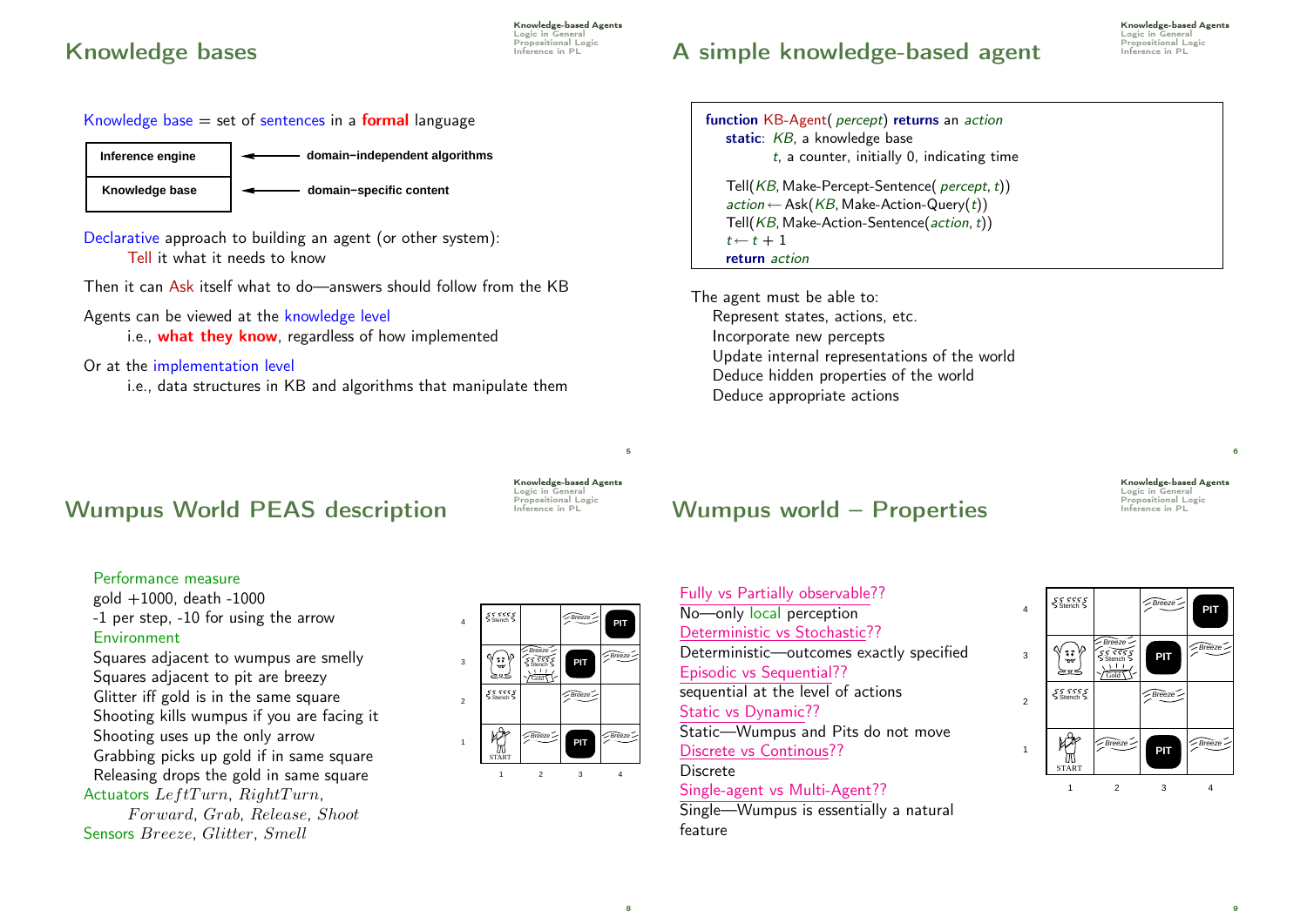### Exploring a wumpus world **Exploring a** wumpus world



### **Outline Inference in PL** Inference in PL

### 1. Knowledge-based Agents Wumpus Example

### 2. Logic in General

### 3. Propositional Logic Equavalence and Validity

### 4. Inference in PL Proof by Resolution Proof by Model Checking

Knowledge-based Agents Logic in General<br>Propositional Logic

## Other tight spots **Inference in PL Propositional Logic Other tight**





Knowledge-based Agents Logic in General<br>Propositional Logic

10

## Logic in general **Logic in general**

Knowledge-based Agents Logic in General<br>Propositional Logic

11

Logics are formal languages for representing information such that conclusions can be drawn Syntax defines the sentences in the language Semantics define the "meaning" of sentences; i.e., define truth of a sentence in a world E.g., the language of arithmetic  $x + 2 \ge y$  is a sentence;  $x^2 + y > 1$  is not a sentence  $x + 2 > y$  is true iff the number  $x + 2$  is no less than the number y  $x + 2 > y$  is true in a world where  $x = 7, y = 1$  $x + 2 > y$  is false in a world where  $x = 0$ ,  $y = 6$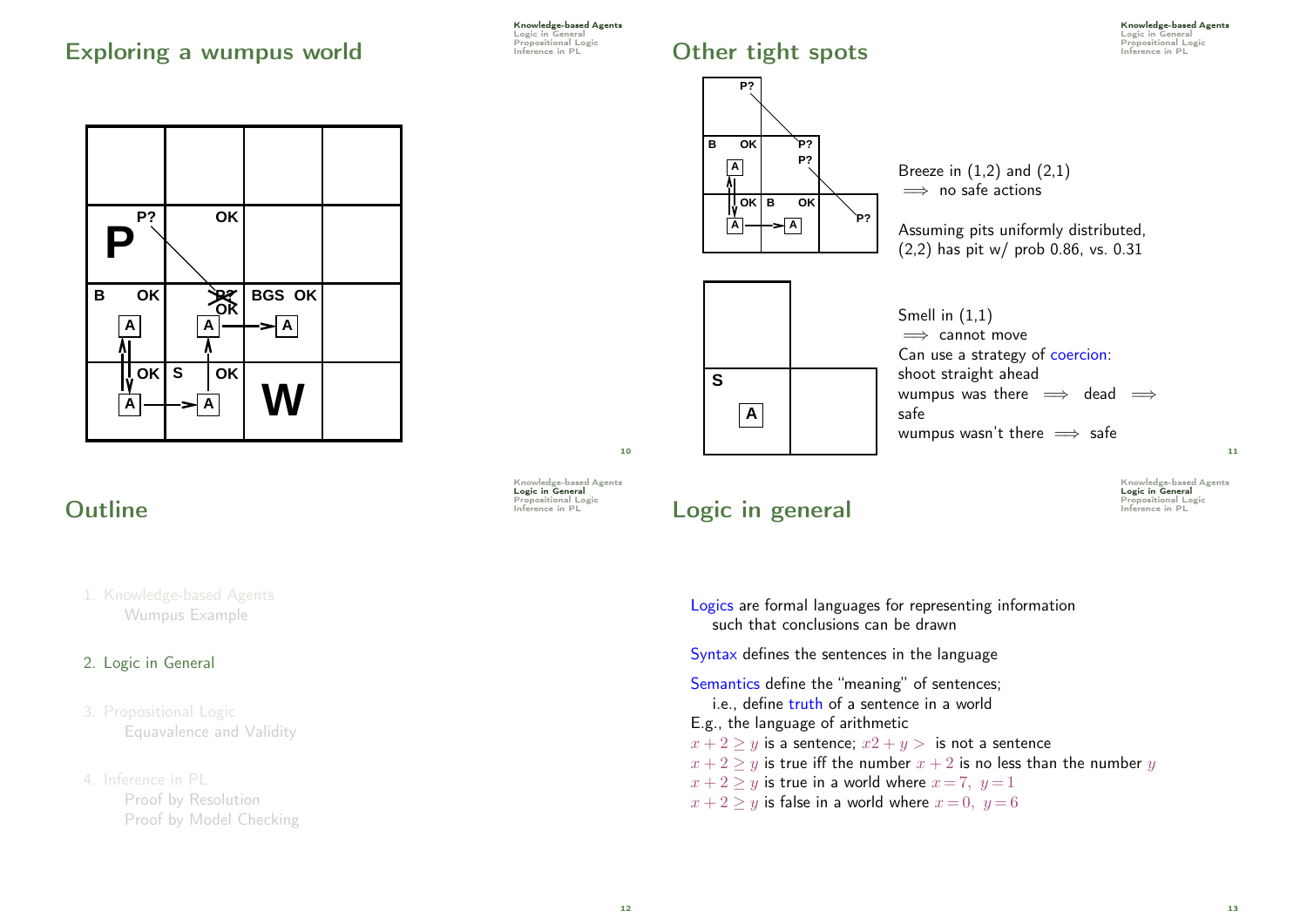### **Entailment Entailment**

Entailment means that one thing follows from another:

 $KB \models \alpha$ 

Knowledge base  $KB$  entails sentence  $\alpha$ if and only if  $\alpha$  is true in all worlds where  $KB$  is true

E.g., the KB containing "OB won" and "FCK won" entails "Either OB won or FCK won"

E.g., 
$$
x + y = 4
$$
 entails  $4 = x + y$ 

Entailment is a relationship between sentences (i.e., syntax) that is based on semantics Key idea: brains process **syntax** (of some sort) trying to reproduce this mechanism

## $Entailment$  in the wumpus world Inference in PL



Situation after detecting nothing in [1,1], moving right, breeze in [2,1]

Consider possible models for ?s assuming only pits 3 Boolean choices  $\implies$  8 possible models



Knowledge-based Agents Logic in General<br>Propositional Logic

Logicians typically think in terms of models, which are formally structured worlds with respect to which truth can be evaluated

We say m is a model of a sentence  $\alpha$  if  $\alpha$  is true in m

 $M(\alpha)$  is the set of all models of  $\alpha$ 

Then  $KB \models \alpha$  if and only if  $M(KB) \subseteq M(\alpha)$ 

E.g.  $KB = OB$  won and FCK won  $\alpha =$  OB won



15

Knowledge-based Agents Logic in General<br>Propositional Logic

### Wumpus models **Interested** Inference in PL







14

Knowledge-based Agents Logic in General<br>Propositional Logic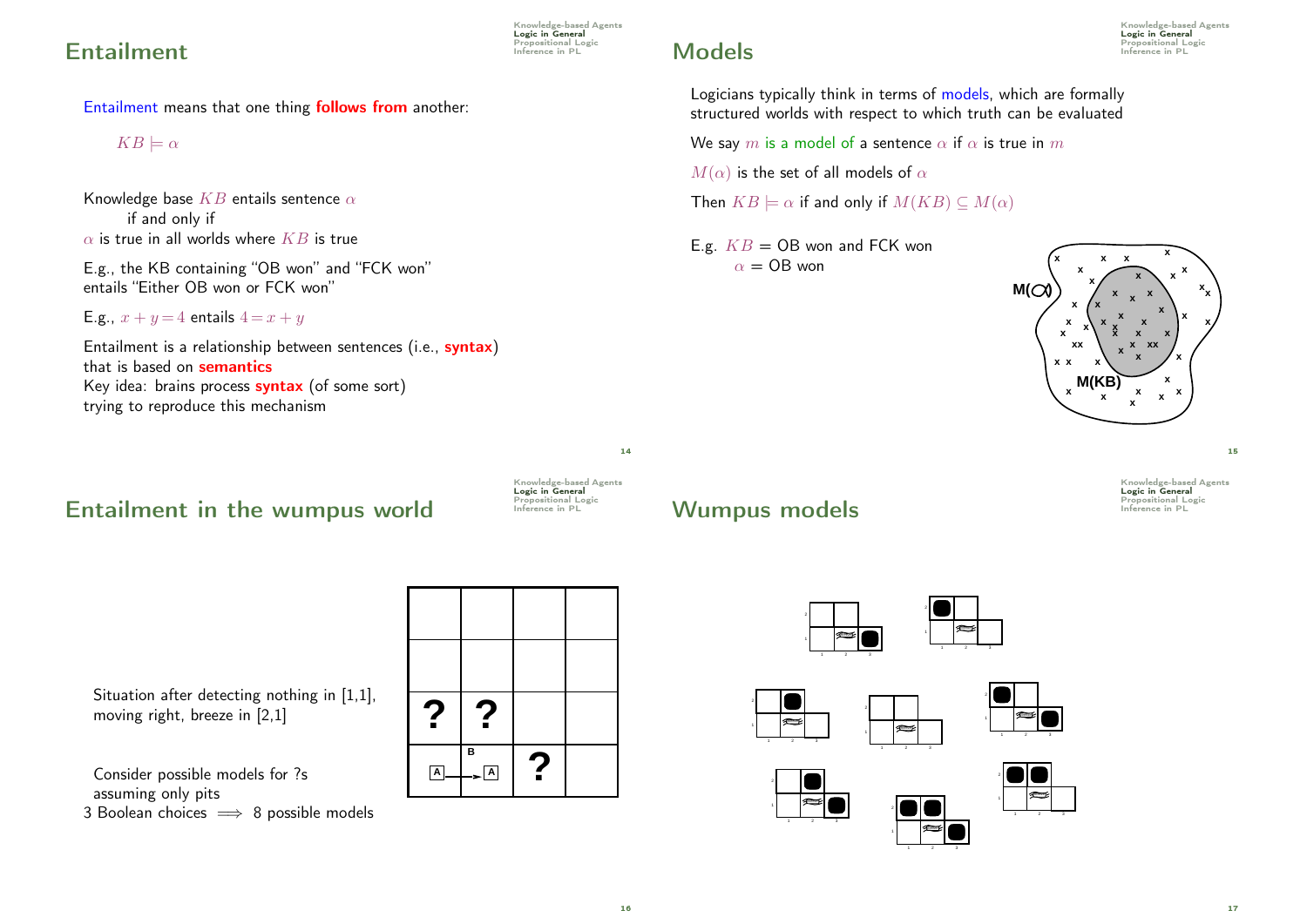## Wumpus models **Interestional Logic** Propositional Logic

Knowledge-based Agents<br>**Logic in General** 

## Wumpus models

Knowledge-based Agents Logic in General<br>Propositional Logic<br>Inference in PL



 $KB =$  wumpus-world rules + observations



 $KB =$  wumpus-world rules + observations  $\alpha_1$  = "[1,2] is safe",  $KB \models \alpha_1$ , proved by model checking

## Wumpus models



18

20

## Wumpus models **Interested** Inference in PL



 $KB =$  wumpus-world rules + observations



 $KB =$  wumpus-world rules + observations  $\alpha_2$  = "[2,2] is safe",  $KB \not\models \alpha_2$ 



Knowledge-based Agents<br>**Logic in General**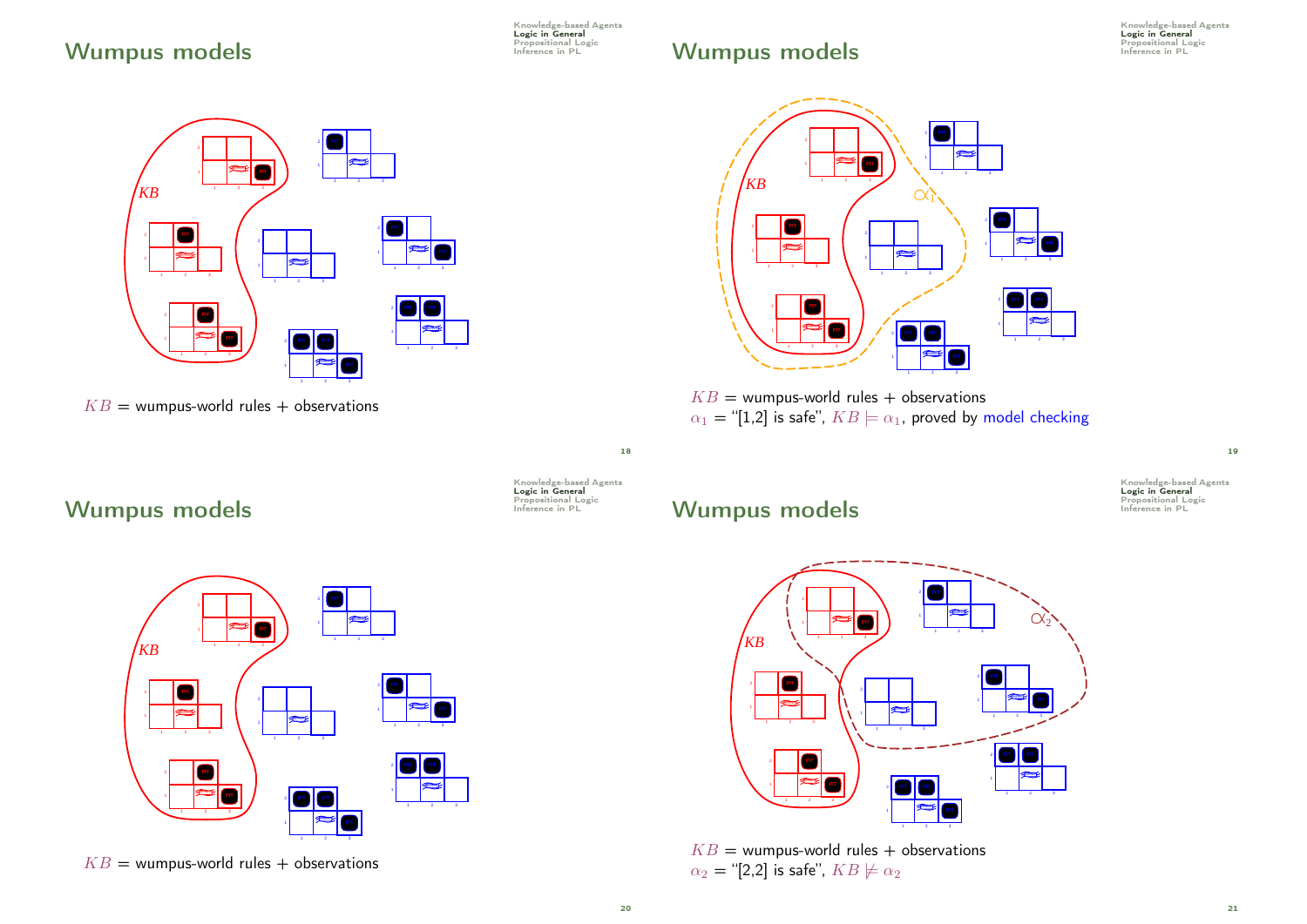### **Inference**

Knowledge-based Agents Logic in General Propositional Logic<br>Inference in PL

## **Propositional Logic Dutline**

Knowledge-based Agents Logic in General<br>Propositional Logic

 $KB \vdash_i \alpha$  = sentence  $\alpha$  can be derived from KB by procedure i

Consequences of  $KB$  are a haystack;  $\alpha$  is a needle. Entailment  $=$  needle in haystack; inference  $=$  finding it

```
Soundness: i is sound if
       whenever KB \vdash_i \alpha, it is also true that KB \models \alpha
```

```
Completeness: i is complete if
       whenever KB \models \alpha, it is also true that KB \vdash_i \alpha
```
Preview: we will define a logic (first-order logic) which is expressive enough to say almost anything of interest, and for which there exists a sound and complete inference procedure.

That is, the procedure will answer any question whose answer follows from what is known by the  $KB$ .

## Propositional logic: Syntax Frequence in PL

Knowledge-based Agents Logic in General<br>**Propositional Logic** 

 $22$ 

### 1. Knowledge-based Agents Wumpus Example

- 3. Propositional Logic Equavalence and Validity
- 4. Inference in PL Proof by Resolution Proof by Model Checking

Knowledge-based Agents Logic in General<br>**Propositional Logic** Propositional logic: Semantics

 $23$ 

|  |                                           |  | Each model specifies true/false for each proposition symbol               |       |        |
|--|-------------------------------------------|--|---------------------------------------------------------------------------|-------|--------|
|  | <b>E.g.</b> $P_{1,2}$ $P_{2,2}$ $P_{3,1}$ |  |                                                                           |       |        |
|  | <i>true true false</i>                    |  |                                                                           |       |        |
|  |                                           |  | (With these symbols, 8 possible models, can be enumerated automatically.) |       |        |
|  |                                           |  | Rules for evaluating truth with respect to a model $m$ :                  |       |        |
|  |                                           |  | $\neg S$ is true iff $S$ is false                                         |       |        |
|  |                                           |  | $S_1 \wedge S_2$ is true iff $S_1$ is true and                            | $S_2$ | is tri |

|                                | $S_1 \wedge S_2$ is true iff | $S_1$                    | is true and        | $S_2$                                                                                           | is true  |
|--------------------------------|------------------------------|--------------------------|--------------------|-------------------------------------------------------------------------------------------------|----------|
|                                | $S_1 \vee S_2$ is true iff   | $S_1$                    | is true or         | $S_2$                                                                                           | is true  |
| $S_1 \implies S_2$ is true iff |                              | $S_1$                    | is false or        | $S_2$                                                                                           | is true  |
|                                |                              | i.e., is false iff $S_1$ | is true <b>and</b> | $S_2$                                                                                           | is false |
|                                |                              |                          |                    | $S_1 \Leftrightarrow S_2$ is true iff $S_1 \implies S_2$ is true and $S_2 \implies S_1$ is true |          |

Simple recursive process evaluates an arbitrary sentence, e.g.,  $\neg P_{1,2} \land (P_{2,2} \lor P_{3,1}) = true \land (false \lor true) = true \land true = true$ 

Propositional logic is the simplest logic—illustrates basic ideas

The proposition symbols  $P_1$ ,  $P_2$  etc are sentences

If S is a sentence,  $\neg S$  is a sentence (negation) If  $S_1$  and  $S_2$  are sentences,  $S_1 \wedge S_2$  is a sentence (conjunction) If  $S_1$  and  $S_2$  are sentences,  $S_1 \vee S_2$  is a sentence (disjunction) If  $S_1$  and  $S_2$  are sentences,  $S_1 \implies S_2$  is a sentence (implication) If  $S_1$  and  $S_2$  are sentences,  $S_1 \Leftrightarrow S_2$  is a sentence (biconditional)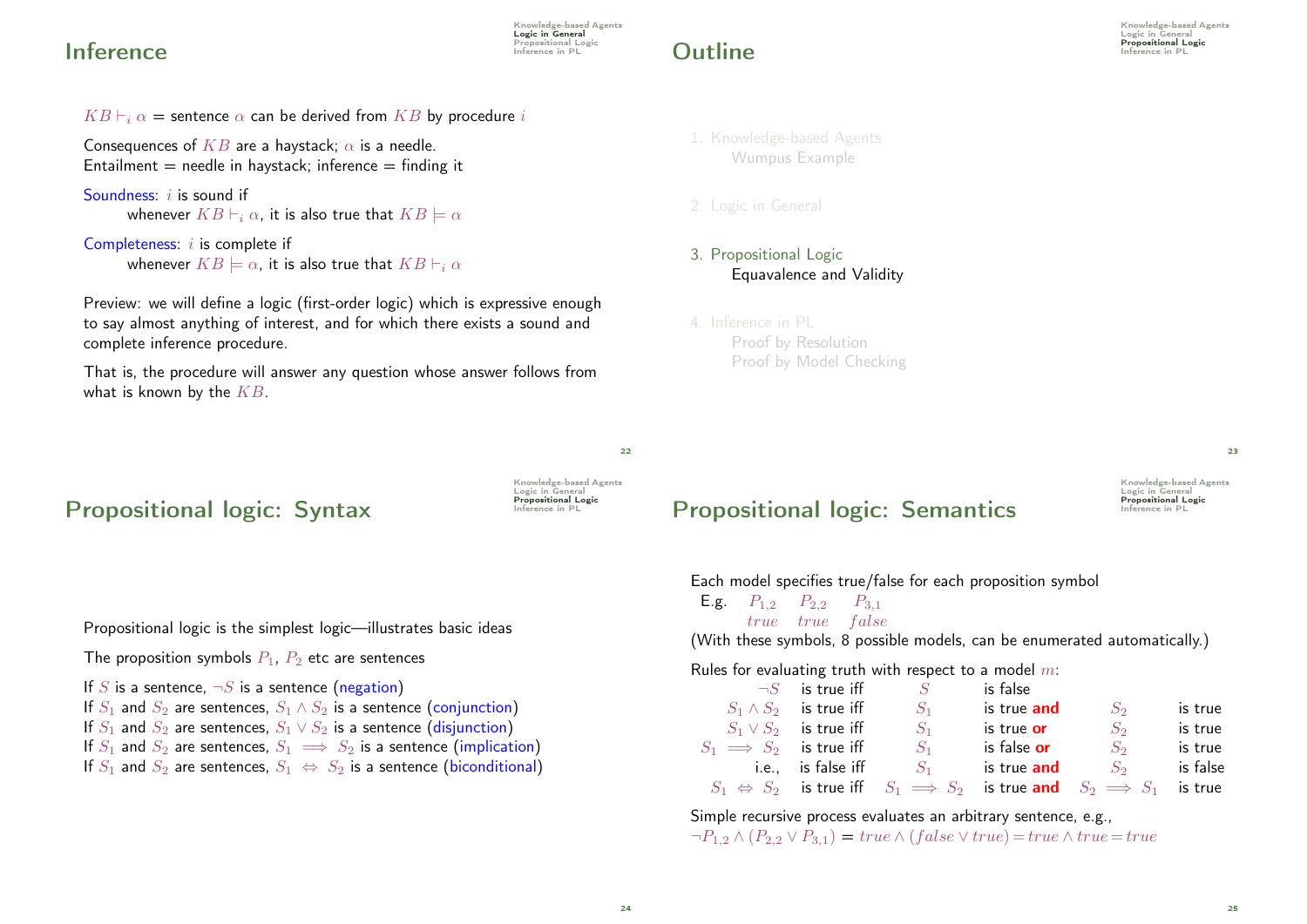| Knowledge-based Agents     |
|----------------------------|
| Logic in General           |
| <b>Propositional Logic</b> |
| Inference in PL            |

### Wumpus world sentences **Expresitional Logic Wumpus World Sentence** in PL

|       | Ų           | $\neg P$    | $P \wedge Q$ | $P \vee Q$  | $P{\Rightarrow}Q$ | $P{\Leftrightarrow} Q$ |
|-------|-------------|-------------|--------------|-------------|-------------------|------------------------|
| false | $\it false$ | true        | $\it false$  | $\it false$ | true              | true                   |
| false | true        | true        | false        | true        | true              | false                  |
| true  | false       | $\it false$ | $\it false$  | true        | false             | false                  |
| true  | true        | $\it false$ | true         | true        | true              | true                   |

Let  $P_{i,j}$  be true if there is a pit in  $[i, j]$ . Let  $B_{i,j}$  be true if there is a breeze in  $[i, j]$ .



"Pits cause breezes in adjacent squares"

### 26

### Wumpus world sentences

Knowledge-based Agents Logic in General<br>Propositional Logic

Let  $P_{i,j}$  be true if there is a pit in  $[i, j]$ . Let  $B_{i,j}$  be true if there is a breeze in  $[i, j]$ .

$$
\neg P_{1,1}
$$

$$
\neg B_{1,1}
$$

$$
B_{2,1}
$$

"Pits cause breezes in adjacent squares"

 $B_{1,1} \Leftrightarrow (P_{1,2} \vee P_{2,1})$  $B_{2,1} \Leftrightarrow (P_{1,1} \vee P_{2,2} \vee P_{3,1})$ 

"A square is breezy if and only if there is an adjacent pit"



### $KB \vdash \alpha$

| $B_{1,1}$                                             |             |      |      | $ B_{2,1}  P_{1,1}   P_{1,2}   P_{2,1}   P_{2,2}   P_{3,1}$ |                                                         | $R_1$                                                                                                                                                                                                                         | $R_2$ | $R_3$ | $R_{4}$     | $R_5$          | KΒ                            |
|-------------------------------------------------------|-------------|------|------|-------------------------------------------------------------|---------------------------------------------------------|-------------------------------------------------------------------------------------------------------------------------------------------------------------------------------------------------------------------------------|-------|-------|-------------|----------------|-------------------------------|
| false   false   false   false   false   false   false |             |      |      |                                                             |                                                         | true                                                                                                                                                                                                                          | true  | true  |             | $true$ [false] | false                         |
|                                                       |             |      |      |                                                             |                                                         | <i>false</i> [ <i>false</i> [ <i>false</i> [ <i>false</i> [ <i>false</i> [ <i>false</i>   <i>true</i>   <i>true</i>   <i>true</i>   <i>false</i>                                                                              |       |       |             | true [false]   | $\left  \text{false} \right $ |
|                                                       |             |      |      |                                                             |                                                         |                                                                                                                                                                                                                               |       |       |             |                |                               |
|                                                       |             |      |      |                                                             |                                                         | false   true   false   false   false   false   false     true   true   false   true   true                                                                                                                                    |       |       |             |                | false                         |
| false                                                 |             |      |      |                                                             |                                                         | true false false false true  true                                                                                                                                                                                             | true  | true  | <i>true</i> | true           | true                          |
| false                                                 |             |      |      |                                                             | <i>true false false false true false</i>                | true                                                                                                                                                                                                                          | true  | true  | true        | <i>true</i>    | true                          |
| false                                                 |             |      |      |                                                             | <i>true false false false <i>true <i>true f</i></i></i> | true                                                                                                                                                                                                                          | true  | true  | <i>true</i> | <i>true</i>    | true                          |
|                                                       |             |      |      |                                                             |                                                         | false true translation of the same of the set of the set of the set of the set of the set of the set of the set of the set of the set of the set of the set of the set of the set of the set of the set of the set of the set |       |       |             | <i>true</i>    | false                         |
|                                                       |             |      |      |                                                             |                                                         |                                                                                                                                                                                                                               |       |       |             |                |                               |
| <i>true</i>                                           | <i>true</i> | true | true |                                                             |                                                         | <i>true</i>   <i>true</i>   <i>true</i>   <i>l</i> [ <i>false</i>   <i>true</i>   <i>true</i>   <i>false</i>   <i>true</i>                                                                                                    |       |       |             |                | false                         |

Enumerate rows (different assignments to symbols), if KB is true in row, check that  $\alpha$  is too

27

Knowledge-based Agents Logic in General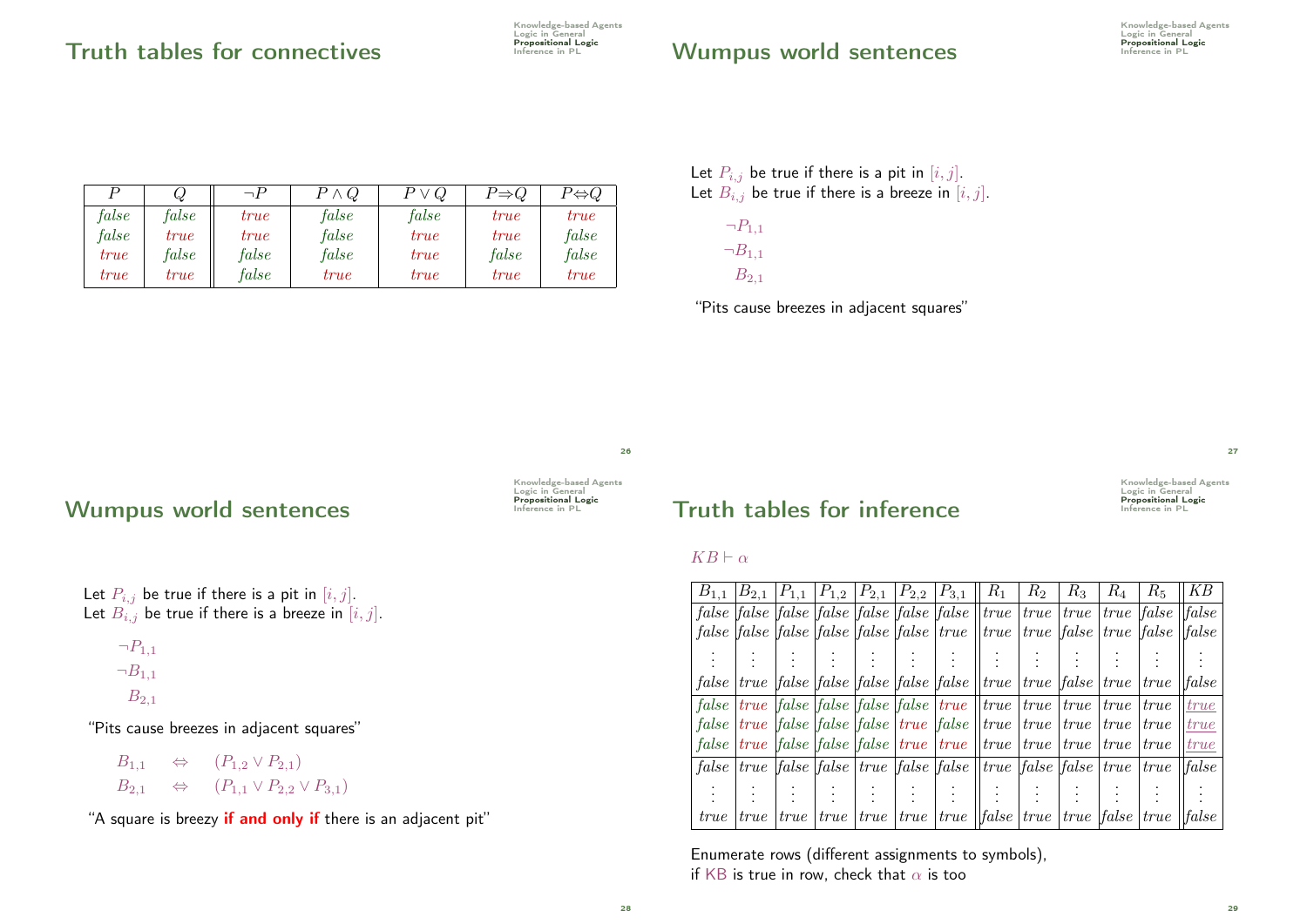### Inference by enumeration

Knowledge-based Agents Logic in General **Propositional Logic**<br>Inference in PL

Depth-first enumeration of all models is sound and complete



 $O(2^n)$  for *n* symbols; problem is **co-NP-complete** 

### Validity and satisfiability **Interestigral Logic Validity**

Knowledge-based Agents Logic in General<br>**Propositional Logic** 

 $\overline{30}$ 

A sentence is valid if it is true in all models.

e.g.,  $True, \quad A \lor \neg A, \quad A \implies A, \quad (A \land (A \implies B)) \implies B$ 

- Validity is connected to inference via the Deduction Theorem:  $KB \models \alpha$  if and only if  $(KB \implies \alpha)$  is valid
- A sentence is satisfiable if it is true in **some** model e.g.,  $A \vee B$ ,  $C$
- A sentence is unsatisfiable if it is true in **no** models e.g.,  $A \wedge \neg A$

Satisfiability is connected to inference via the following:  $KB \models \alpha$  if and only if  $(KB \land \neg \alpha)$  is unsatisfiable i.e., prove  $\alpha$  by reductio ad absurdum

## Propositional Logic Logical equivalence Inference in PL

Knowledge-based Agents Logic in General

| Two sentences are logically equivalent iff true in same models:                        |  |  |  |
|----------------------------------------------------------------------------------------|--|--|--|
| $\alpha \equiv \beta$ if and only if $\alpha \models \beta$ and $\beta \models \alpha$ |  |  |  |

| $(\alpha \wedge \beta) \equiv (\beta \wedge \alpha)$ commutativity of $\wedge$                                                             |
|--------------------------------------------------------------------------------------------------------------------------------------------|
| $(\alpha \vee \beta) \equiv (\beta \vee \alpha)$ commutativity of $\vee$                                                                   |
| $((\alpha \wedge \beta) \wedge \gamma) \equiv (\alpha \wedge (\beta \wedge \gamma))$ associativity of $\wedge$                             |
| $((\alpha \vee \beta) \vee \gamma) \equiv (\alpha \vee (\beta \vee \gamma))$ associativity of $\vee$                                       |
| $\neg(\neg \alpha) \equiv \alpha$ double-negation elimination                                                                              |
| $(\alpha \implies \beta) \equiv (\neg \beta \implies \neg \alpha)$ contraposition                                                          |
| $(\alpha \implies \beta) \equiv (\neg \alpha \vee \beta)$ implication elimination                                                          |
| $(\alpha \Leftrightarrow \beta) \equiv ((\alpha \implies \beta) \wedge (\beta \implies \alpha))$ bicond. elimination                       |
| $\lnot(\alpha \wedge \beta) \equiv (\lnot \alpha \vee \lnot \beta)$ De Morgan                                                              |
| $\lnot(\alpha \vee \beta) \equiv (\lnot \alpha \wedge \lnot \beta)$ De Morgan                                                              |
| $(\alpha \wedge (\beta \vee \gamma)) \equiv ((\alpha \wedge \beta) \vee (\alpha \wedge \gamma))$ distributivity of $\wedge$ over $\forall$ |
| $(\alpha \vee (\beta \wedge \gamma)) \equiv ((\alpha \vee \beta) \wedge (\alpha \vee \gamma))$ distributivity of $\vee$ over $\wedge$      |
|                                                                                                                                            |

Knowledge-based Agents Logic in General<br>Propositional Logic

 $32$ 

- **Outline Suppositional Logic Propositional Logic Contract PL Inference in PL** 
	- 1. Knowledge-based Agents Wumpus Example
	-
	- 3. Propositional Logic Equavalence and Validity
	- 4. Inference in PL Proof by Resolution Proof by Model Checking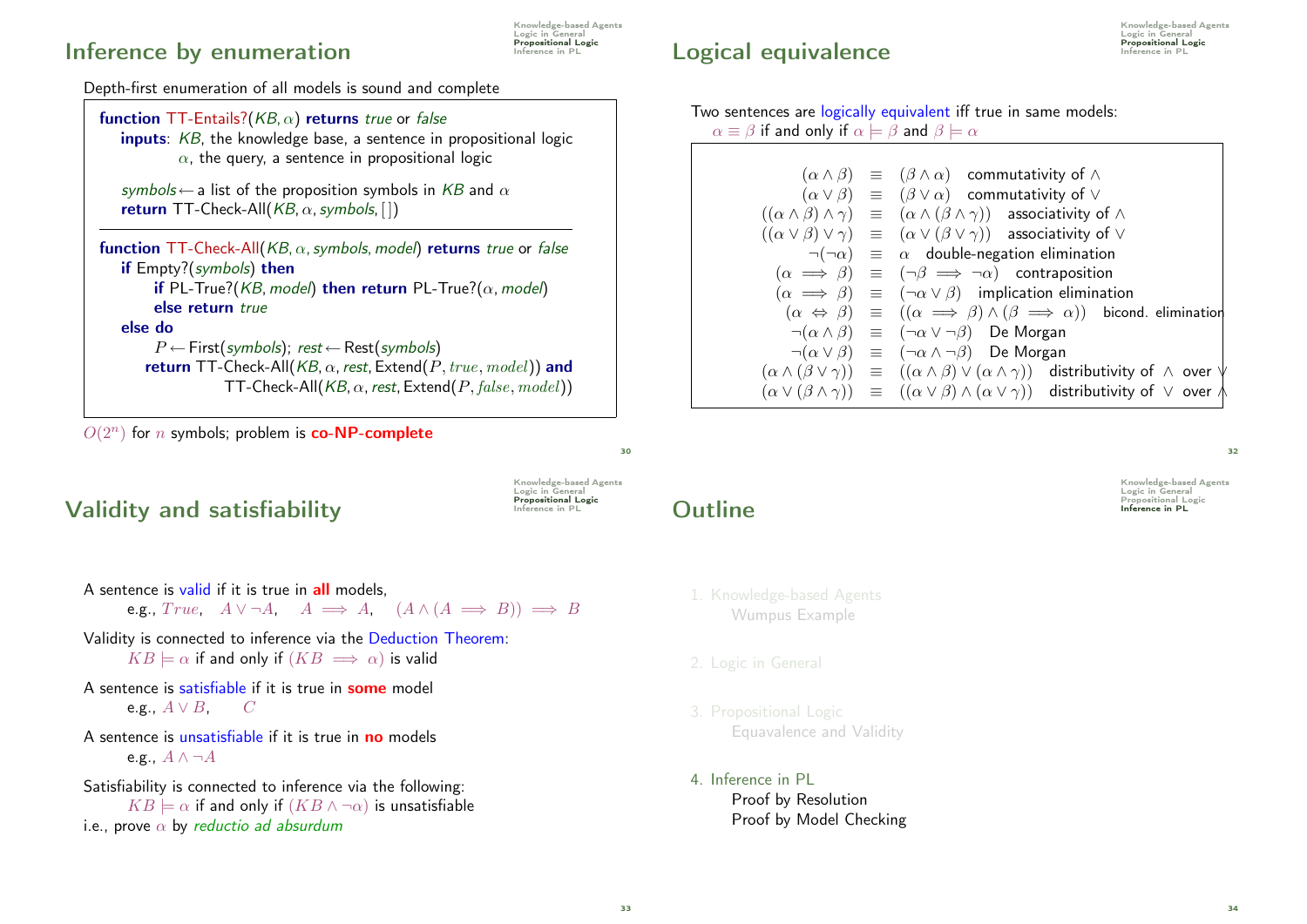### **Proof methods Inference in PL**

Proof methods divide into (roughly) two kinds:

### Application of inference rules

- Legitimate (sound) generation of new sentences from old
- $P$ roof = a sequence of inference rule applications
- Can use inference rules as operators in a standard search alg.
- Typically require translation of sentences into a normal form

### Model checking

truth table enumeration (always exponential in  $n$ ) improved backtracking, e.g., Davis–Putnam–Logemann–Loveland heuristic search in model space (sound but incomplete)

e.g., min-conflicts-like hill-climbing algorithms

## **Propositional Logic Resolution**

Knowledge-based Agents Logic in General

Conjunctive Normal Form (CNF—universal) conjunction of disjunctions of literals

> dauses E.g.,  $(A \vee \neg B) \wedge (B \vee \neg C \vee \neg D)$

Resolution inference rule (for CNF): complete for propositional logic

```
\ell_1 \vee \cdots \vee \ell_k, \qquad m_1 \vee \cdots \vee m_n\ell_1 \vee \cdots \vee \ell_{i-1} \vee \ell_{i+1} \vee \cdots \vee \ell_k \vee m_1 \vee \cdots \vee m_{j-1} \vee m_{j+1} \vee \cdots \vee m_n
```
where  $\ell_i$  and  $m_j$  are complementary literals. E.g.:

| P?<br>Ρ      |                         |  |  |
|--------------|-------------------------|--|--|
| OK<br>B<br>A | 春<br>Ā                  |  |  |
| ∬oк s        | $\overline{\mathsf{K}}$ |  |  |

$$
\frac{P_{1,3} \vee P_{2,2}, \qquad \neg P_{2,2}}{P_{1,3}}
$$

Resolution is sound and complete for propositional logic

35

 $Conversion to  $CNF$$ 

Knowledge-based Agents Logic in General<br>Propositional Logic

Knowledge-based Agents Logic in General<br>Propositional Logic

 $B_{1,1} \Leftrightarrow (P_{1,2} \vee P_{2,1})$ 

1. Eliminate  $\Leftrightarrow$ , replacing  $\alpha \Leftrightarrow \beta$  with  $(\alpha \implies \beta) \wedge (\beta \implies \alpha)$ .

$$
(B_{1,1} \implies (P_{1,2} \vee P_{2,1})) \wedge ((P_{1,2} \vee P_{2,1}) \implies B_{1,1})
$$

2. Eliminate  $\Rightarrow$ , replacing  $\alpha \Rightarrow \beta$  with  $\neg \alpha \vee \beta$ .

```
(\neg B_{1,1} \vee P_{1,2} \vee P_{2,1}) \wedge (\neg (P_{1,2} \vee P_{2,1}) \vee B_{1,1})
```
3. Move  $\neg$  inwards using de Morgan's rules and double-negation:

 $(\neg B_{1,1} \vee P_{1,2} \vee P_{2,1}) \wedge ((\neg P_{1,2} \wedge \neg P_{2,1}) \vee B_{1,1})$ 

4. Apply distributivity law (∨ over ∧) and flatten:

 $(\neg B_{1,1} \lor P_{1,2} \lor P_{2,1}) \land (\neg P_{1,2} \lor B_{1,1}) \land (\neg P_{2,1} \lor B_{1,1})$ 

## Resolution algorithm Inference in PL

Knowledge-based Agents Logic in General<br>Propositional Logic

37

Proof by contradiction, i.e., show  $KB \wedge \neg \alpha$  unsatisfiable

```
function PL-Resolution(KB, \alpha) returns true or false
   inputs: KB, the knowledge base, a sentence in propositional logic
             \alpha, the query, a sentence in propositional logic
   clauses \leftarrow the set of clauses in the CNF representation of KB \wedge \neg \alphanew \leftarrow \{\}loop do
         for each C_i, C_j in clauses do
               resolvents \leftarrow PL-Resolve(C_i, C_j)if resolvents contains the empty clause then return true
              new \leftarrow new \cup resolventsif new \subseteq clauses then return false
         clauses \leftarrow clauses \cup new
```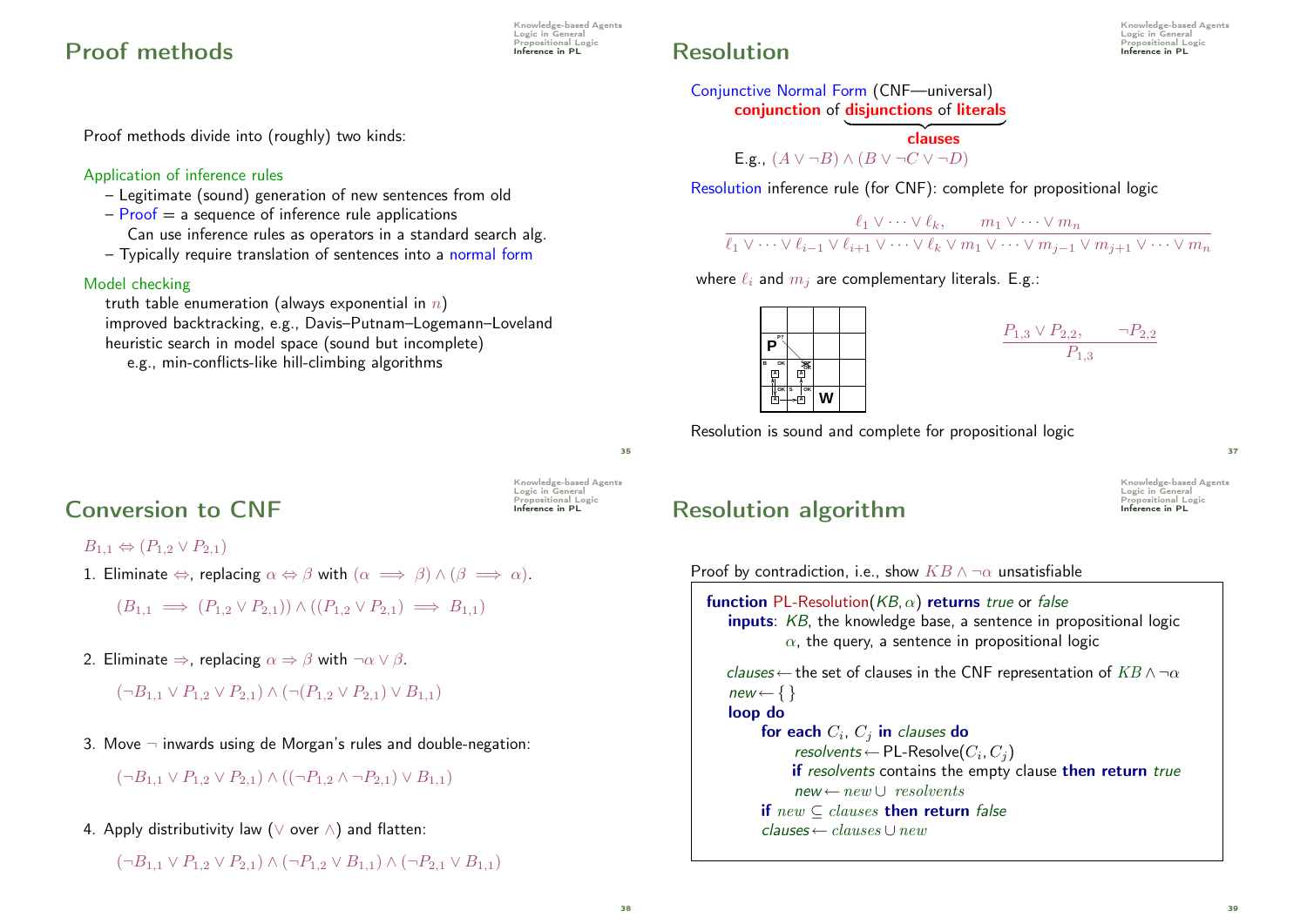Knowledge-based Agents Logic in General<br>Propositional Logic

## Completeness of Resolution **Propositional Logic Completence** in PL

### $KB = (B_{1,1} \Leftrightarrow (P_{1,2} \vee P_{2,1})) \wedge \neg B_{1,1} \alpha = \neg P_{1,2}$



### Theorem

Ground Resolution Theorem If a set of clauses is unsatisfiable, then the resolution closure of those clauses contains the empty clauses

Proof. by contraposition  $RC(S)$  does not contain empty clause  $\implies S$  is satisfiable.

Construct a model for S with sutiable ttruth values for  $P_1, \ldots, P_k$  as follows

- assign false to  $P_i$  if there is a clause in  $RC(S)$  containing literal  $\neg P_i$  and all its other literals being false under the current assignment
- $\bullet$  otherwise, assign  $P_i$  true.

Forward and backward chaining For Inference in PL



 $40$ 

Horn Form (restricted)  $KB =$  conjunction of Horn clauses Horn clause  $=$  $\diamondsuit$  proposition symbol; or  $\Diamond$  (conjunction of symbols)  $\implies$  symbol E.g.,  $C \wedge (B \implies A) \wedge (C \wedge D \implies B)$ 

Modus Ponens (for Horn Form): complete for Horn KBs

$$
\frac{\alpha_1, \ldots, \alpha_n, \qquad \alpha_1 \wedge \cdots \wedge \alpha_n \implies \beta}{\beta}
$$

Can be used with forward chaining or backward chaining. These algorithms are very natural and run in **linear** time

**Forward chaining** Forward  $\frac{1}{2}$ 

Knowledge-based Agents **Logic in General**<br>Propositional Logic

41

Idea: fire any rule whose premises are satisfied in the  $KB$ . add its conclusion to the  $KB$ , until query is found

| $P \implies Q$          |  |
|-------------------------|--|
| $L \wedge M \implies P$ |  |
| $B \wedge L \implies M$ |  |
| $A \wedge P \implies L$ |  |
| $A \wedge B \implies L$ |  |
| А                       |  |
| B                       |  |
|                         |  |

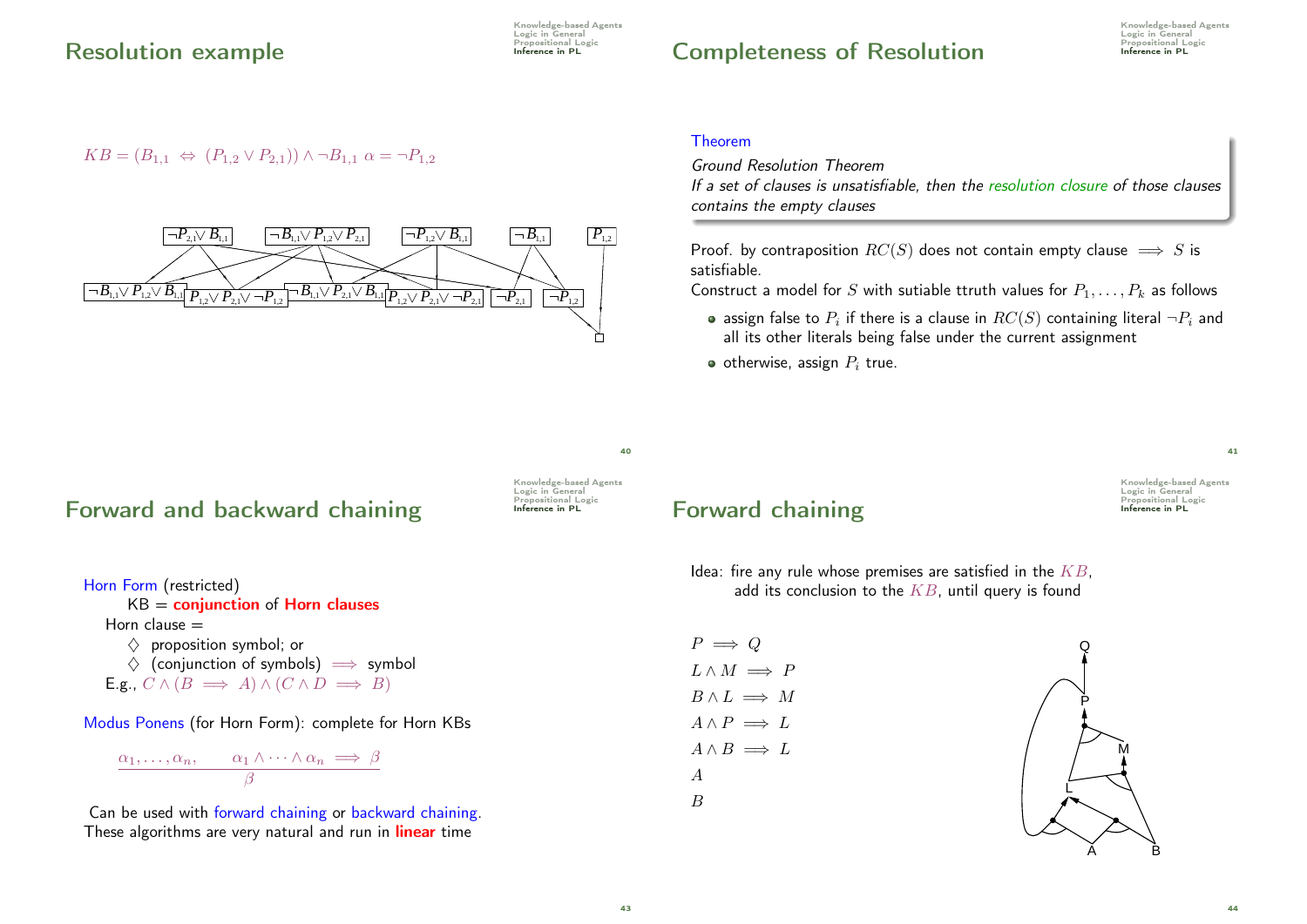### Forward chaining algorithm **Inference in PL**

Knowledge-based Agents Logic in General<br>Propositional Logic

```
function PL-FC-Entails?(KB, q) returns true or false
   inputs: KB, the knowledge base, a set of propositional Horn clauses
           q, the query, a proposition symbol
   local variables: count, a table, indexed by clause, initially number of
premises
                   inferred, a table, indexed by symbol, entries initially false
                   agenda, a list of symbols, initially symbols known in KBwhile agenda is not empty do
        p \leftarrow Pop(agenda)
        unless inferred[p] do
             inferced[p] \leftarrow true
             for each Horn clause c in whose premise p appears do
                  decrement count[c]
                  if count[c] = 0 then do
                       if Head[c] = q then return true
                       Push(Head[c], agenda)
   return false
```
## Forward chaining example Interestigal Logic Inference in PL



## Proof of completeness **Inference in PL**

Knowledge-based Agents Logic in General<br>Propositional Logic

45

FC derives every atomic sentence that is entailed by  $KB$ 

- FC reaches a fixed point where no new atomic sentences are derived
- Consider the final state as a model  $m$ , assigning true/false to symbols
- Every clause in the original  $KB$  is true in  $m$ **Proof:** Suppose a clause  $a_1 \wedge \ldots \wedge a_k \Rightarrow b$  is false in m Then  $a_1 \wedge \ldots \wedge a_k$  is true in m and b is false in m Therefore the algorithm has not reached a fixed point!
- $\bullet$  Hence m is a model of  $KB$
- If  $KB \models q$ , q is true in every model of  $KB$ , including m

## **Backward chaining Interestignal Logic Backward Chaining**

Idea: work backwards from the query  $q$ : to prove  $q$  by BC, check if  $q$  is known already, or prove by BC all premises of some rule concluding  $q$ 

Avoid loops: check if new subgoal is already on the goal stack

Avoid repeated work: check if new subgoal

- 1) has already been proved true, or
- 2) has already failed

46

Knowledge-based Agents **Logic in General**<br>Propositional Logic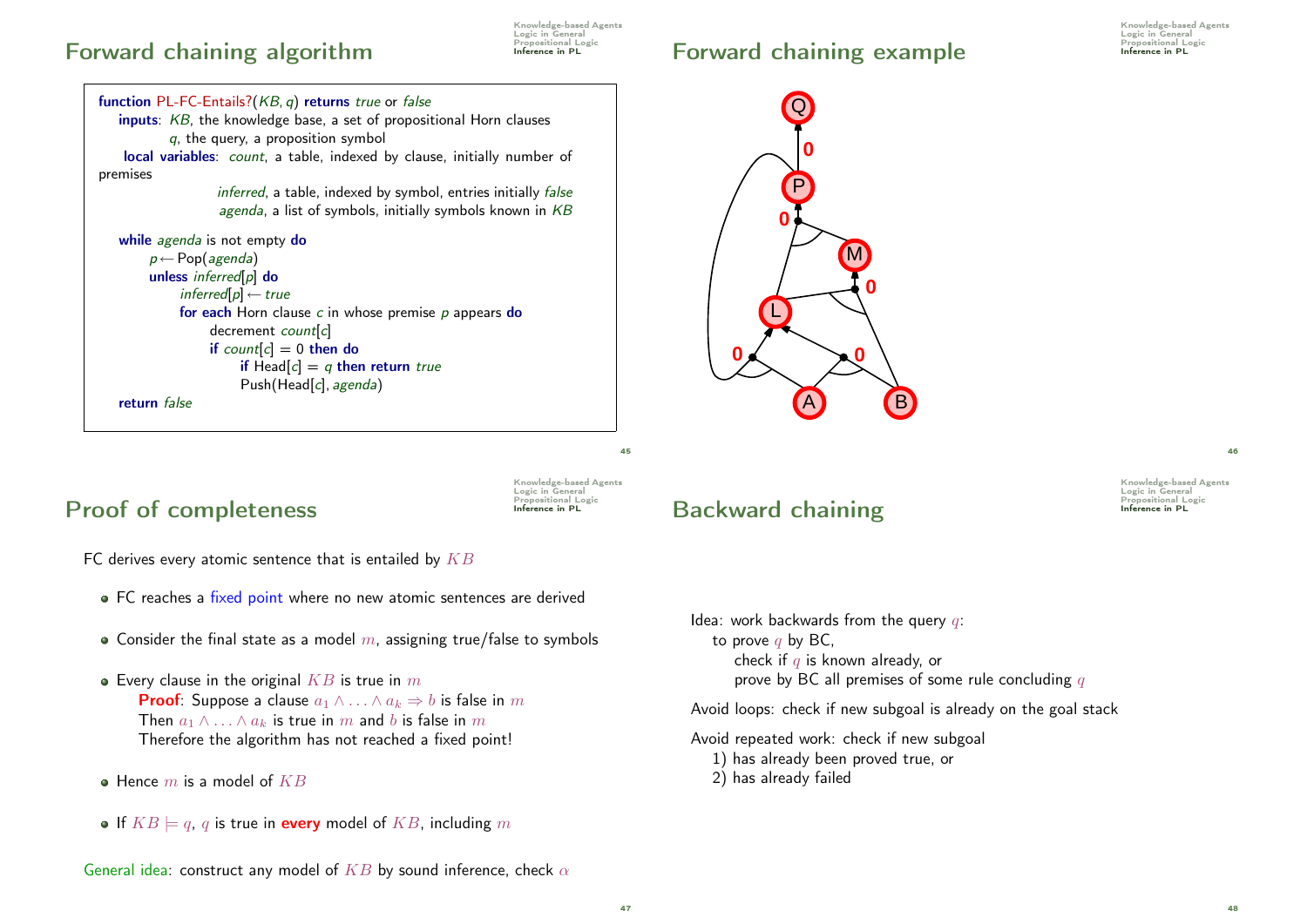## Backward chaining example Inference in PL

Knowledge-based Agents Logic in General<br>Propositional Logic

## Forward vs. backward chaining For the propositional Li

Knowledge-based Agents Logic in General<br>Propositional Logic



### Knowledge-based Agents Logic in General Model Checking by Backtracking – DPLInference in PL

Davis Putnam Logeman and Loveland (1960-1962)

function DPLL-Satisfiable?(s) returns true or false inputs: s, a sentence in propositional logic

clauses  $\leftarrow$  the set of clauses in the CNF representation of s  $symbols \leftarrow$  a list of the proposition symbols in s return DPLL(clauses, symbols, [])

function DPLL(clauses, symbols, model) returns true or false

if every clause in *clauses* is true in *model* then return true if some clause in *clauses* is false in *model* then return true  $P$ , value ← Find-Pure-Symbol(symbols, clauses, model) if P is non-null then return DPLL(clauses, symbols–P,  $[P = value | model]$ )  $P$ , value  $\leftarrow$  Find-Unit-Clause(clauses, model) if P is non-null then return DPLL(clauses, symbols–P,  $[P = value | model]$ )  $P \leftarrow$  First(symbols); rest  $\leftarrow$  Rest(symbols) return DPLL(clauses, rest,  $[P = true | model]$ ) or DPLL(clauses, rest,  $[P = false | model]$ 

FC is data-driven, cf. automatic, unconscious processing, e.g., object recognition, routine decisions

May do lots of work that is irrelevant to the goal

BC is goal-driven, appropriate for problem-solving, e.g., Where are my keys? How do I get into a PhD program?

Complexity of BC can be **much less** than linear in size of KB

Knowledge-based Agents Logic in General<br>Propositional Logic Model Checking by Local Search Inference in PL

### Walksat



 $49$ 

50